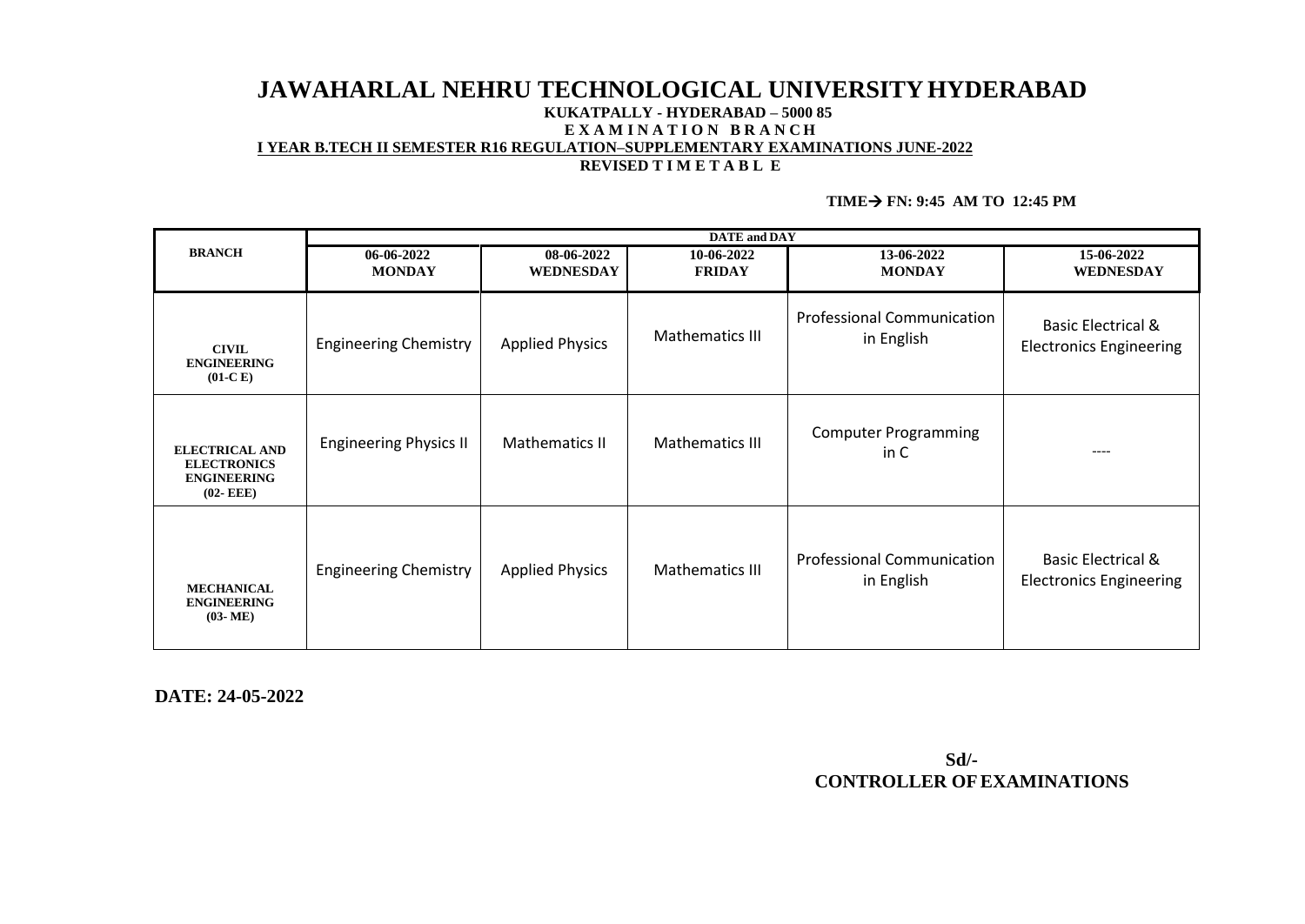# **JAWAHARLAL NEHRU TECHNOLOGICAL UNIVERSITYHYDERABAD KUKATPALLY - HYDERABAD – 5000 85 E X A M I N A T I O N B R A N C H I YEAR B.TECH II SEMESTER R16 REGULATION–SUPPLEMENTARY EXAMINATIONS JUNE-2022 REVISED T I M E T A B L E**

#### **TIME** $\rightarrow$  **FN:** 9:45 AM TO 12:45 PM

|                                                                                        | <b>DATE</b> and <b>DAY</b>    |                                |                             |                                     |                                |
|----------------------------------------------------------------------------------------|-------------------------------|--------------------------------|-----------------------------|-------------------------------------|--------------------------------|
| <b>BRANCH</b>                                                                          | 06-06-2022<br><b>MONDAY</b>   | 08-06-2022<br><b>WEDNESDAY</b> | 10-06-2022<br><b>FRIDAY</b> | 13-06-2022<br><b>MONDAY</b>         | 15-06-2022<br><b>WEDNESDAY</b> |
| <b>ELECTRONICS</b><br>&<br><b>COMMUNICATIONS</b><br><b>ENGINEERING</b><br>$(04 - ECE)$ | <b>Engineering Physics II</b> | Mathematics II                 | Mathematics III             | <b>Computer Programming</b><br>in C | ----                           |
| <b>COMPUTER SCIENCE</b><br>&<br><b>ENGINEERING</b><br>$(05-CSE)$                       | <b>Engineering Physics II</b> | Mathematics II                 | Mathematics III             | <b>Computer Programming</b><br>in C | $---$                          |
| <b>ELECTRONICS AND</b><br><b>INSTRUMENTATION</b><br><b>ENGINEERING</b><br>$(10- EIE)$  | <b>Engineering Physics II</b> | Mathematics II                 | Mathematics III             | <b>Computer Programming</b><br>in C | ----                           |

**DATE:24-05-2022**

**Sd/- CONTROLLER OFEXAMINATIONS**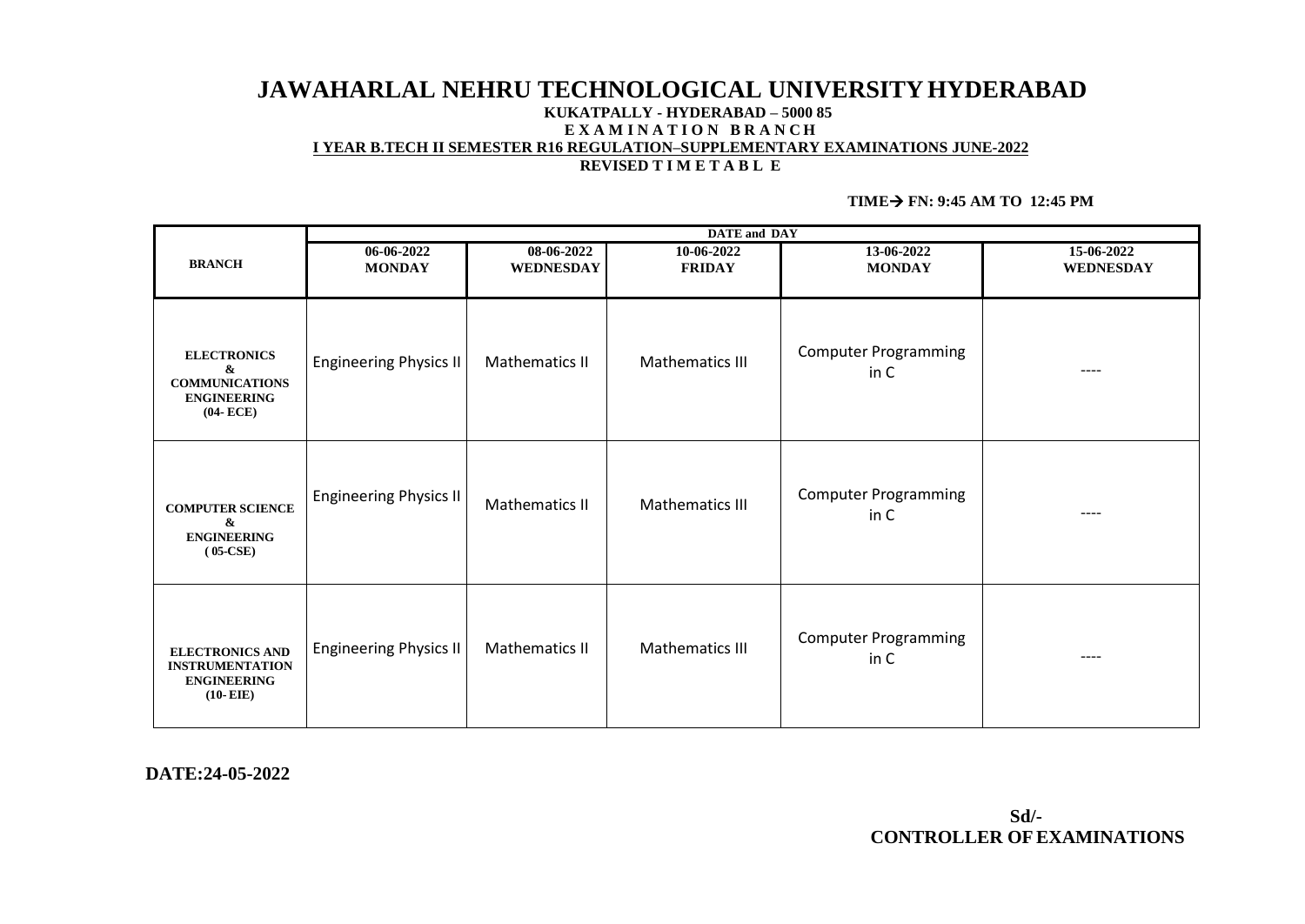# **JAWAHARLAL NEHRU TECHNOLOGICAL UNIVERSITYHYDERABAD KUKATPALLY - HYDERABAD – 5000 85 E X A M I N A T I O N B R A N C H I YEAR B.TECH II SEMESTER R16 REGULATION–SUPPLEMENTARY EXAMINATIONS JUNE-2022 REVISED T I M E T A B L E**

# **TIME FN: 9:45 AM TO 12:45 PM**

|                                                                                             | <b>DATE</b> and <b>DAY</b>    |                                |                             |                                                 |                                                                 |  |
|---------------------------------------------------------------------------------------------|-------------------------------|--------------------------------|-----------------------------|-------------------------------------------------|-----------------------------------------------------------------|--|
| <b>BRANCH</b>                                                                               | $06-06-2022$<br><b>MONDAY</b> | 08-06-2022<br><b>WEDNESDAY</b> | 10-06-2022<br><b>FRIDAY</b> | 13-06-2022<br><b>MONDAY</b>                     | 15-06-2022<br><b>WEDNESDAY</b>                                  |  |
| <b>INFORMATION</b><br><b>TECHNOLOGY</b><br>$(12 - IT)$                                      | <b>Engineering Physics II</b> | Mathematics II                 | Mathematics III             | <b>Computer Programming</b><br>in C             | $- - - -$                                                       |  |
| <b>MECHANICAL</b><br><b>ENGINEERING</b><br>(MECHATRONICS)<br>$(14-MECT)$                    | <b>Engineering Chemistry</b>  | <b>Applied Physics</b>         | Mathematics III             | <b>Professional Communication</b><br>in English | <b>Basic Electrical &amp; Electronics</b><br>Engineering        |  |
| <b>ELECTRONICS</b><br><b>AND</b><br><b>TELEMATICS</b><br><b>ENGINEERING</b><br>$(17 - ETM)$ | <b>Engineering Physics II</b> | Mathematics II                 | Mathematics III             | <b>Computer Programming</b><br>in C             | -----                                                           |  |
| <b>METALLURGY</b><br><b>AND MATERIAL</b><br><b>ENGINEERING</b><br>$(18-MMT)$                | <b>Engineering Chemistry</b>  | <b>Applied Physics</b>         | Mathematics III             | <b>Professional Communication</b><br>in English | <b>Basic Electrical &amp;</b><br><b>Electronics Engineering</b> |  |

 **DATE: 24-05-2022 Sd/- CONTROLLER OFEXAMINATIONS**